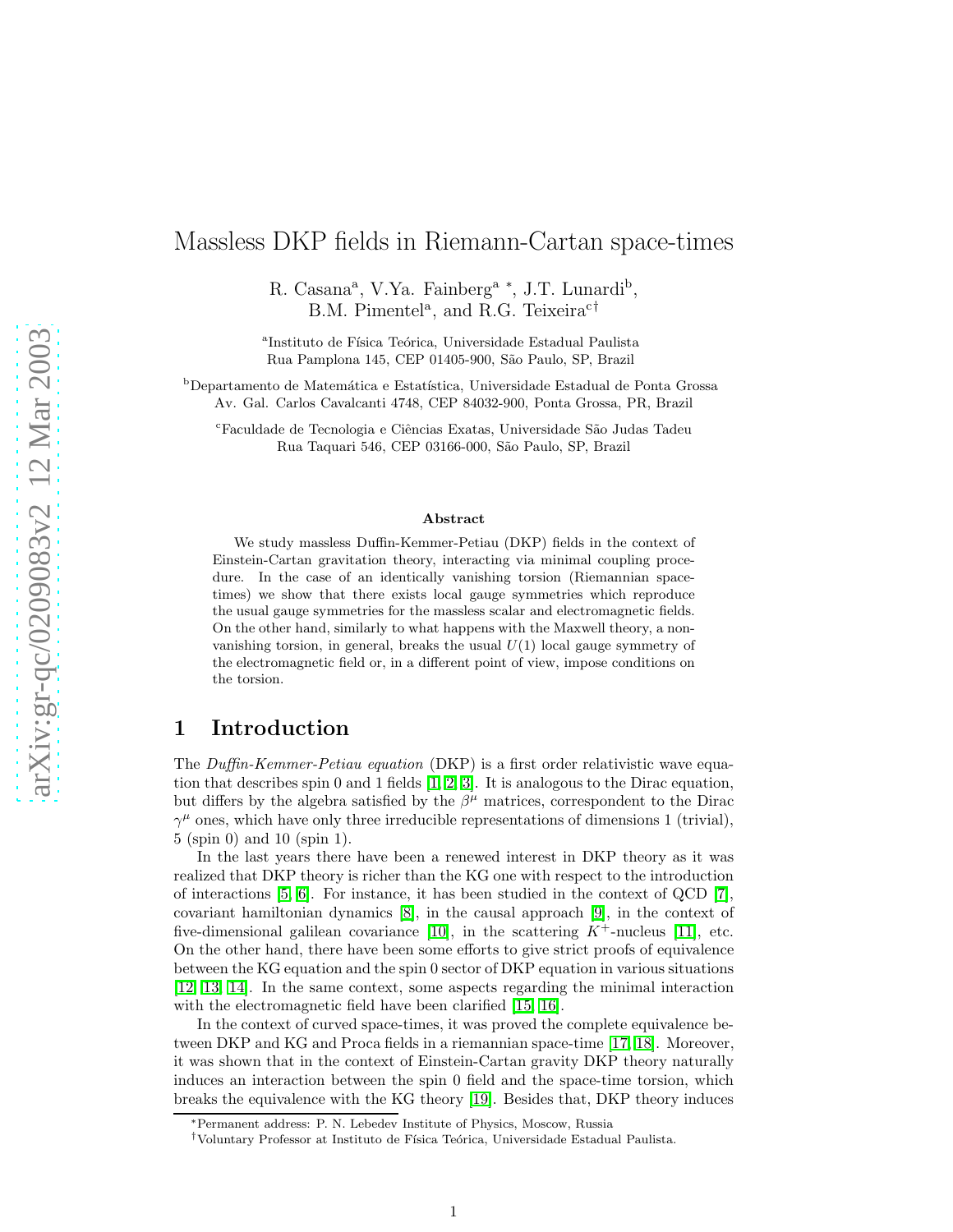additional couplings between spin 1 fields and the space-time torsion, what also breaks the equivalence with the Proca theory [\[20\]](#page-9-5).

In the present work we develop further the above analysis by studying the massless DKP field minimally coupled to Riemann-Cartan space-times, as well the gauge invariance properties of the theory. It is important to notice that the massless case can not be obtained through the limit  $m \to 0$  of the massive case. This is due to the fact that the projections of DKP field into spin 0 and 1 sectors involve the mass as a multiplicative factor [19, [20\]](#page-9-5) so that taking the limit  $m \to 0$  makes the results previously obtained useless. Moreover, if we simply make mass equal to zero in the usual massive DKP Lagrangian we obtain a Lagrangian with no local gauge symmetry. As will be seen, the solution is to change the usual mass term in the DKP Lagrangian to a term containing a singular matrix, what will change the way we manipulate the equation of motion.

So, this paper is organized as follows: in section 2 we present the formalism introduced by Harish-Chandra for the massless DKP theory in the Minkowski spacetime [\[21\]](#page-9-6) and select its spin 0 and 1 sectors through the use of the Umezawa's projectors [\[22,](#page-9-7) 15, 17]. In section 3 we study massless DKP fields minimally coupled to Riemann-Cartan space-times and compare the results with those obtained in the context of KG and Maxwell theories in the presence or not of torsion. In section 4 we present our remarks and conclusions. The basic aspects and properties of DKP equation which are necessary to read this work can be found in the references [17, 15], where it was used the same metric signature  $(\eta = diag(+, -, -, -))$  used here.

# 2 The massless DKP theory

As mentioned above, massless DKP theory can not be obtained as a zero mass limit of the massive DKP case, so we consider the Harish-Chandra Lagrangian density for the massless DKP theory in the Minkowski space-time  $\mathcal{M}^4$ , given by [\[21\]](#page-9-6)

<span id="page-1-0"></span>
$$
\mathcal{L}_{\mathcal{M}} = i\overline{\psi}\gamma\beta^{a}\partial_{a}\psi - i\partial_{a}\overline{\psi}\beta^{a}\gamma\psi - \overline{\psi}\gamma\psi , \qquad (1)
$$

where the  $\beta^a$  matrices satisfy the usual DKP algebra

<span id="page-1-4"></span><span id="page-1-2"></span>
$$
\beta^a \beta^b \beta^c + \beta^c \beta^b \beta^a = \beta^a \eta^{bc} + \beta^c \eta^{ba} \tag{2}
$$

and  $\gamma$  is a *singular* matrix satisfying<sup>1</sup>

$$
\beta^a \gamma + \gamma \beta^a = \beta^a \quad \text{and} \quad \gamma^2 = \gamma \,. \tag{3}
$$

From the above lagrangian follows the massless DKP wave equation

<span id="page-1-1"></span>
$$
i\beta^a \partial_a \psi - \gamma \psi = 0. \tag{4}
$$

The equations  $(1)-(4)$  $(1)-(4)$ , as it was shown by Harish-Chandra, describe in fact four massless gauge theories, which correspond to a massless scalar field, a spin 1 (i.e. electromagnetic) field, a second-rank antisymmetric potential and a third rank linear potential. The last two ones propagate no degree of freedom and are topological field theories [\[21,](#page-9-6) [23,](#page-9-8) [24\]](#page-9-9).

The Lagrangian density [\(1\)](#page-1-0) and equation [\(4\)](#page-1-1) are both invariant under the following local gauge transformation

<span id="page-1-3"></span>
$$
\psi \to \psi' = \psi + (1 - \gamma)\Phi , \qquad (5)
$$

<sup>&</sup>lt;sup>1</sup>We choose a representation in which  $\beta^{0^{\dagger}} = \beta^0$ ,  $\beta^{i^{\dagger}} = -\beta^i$  and  $\gamma^{\dagger} = \gamma$ .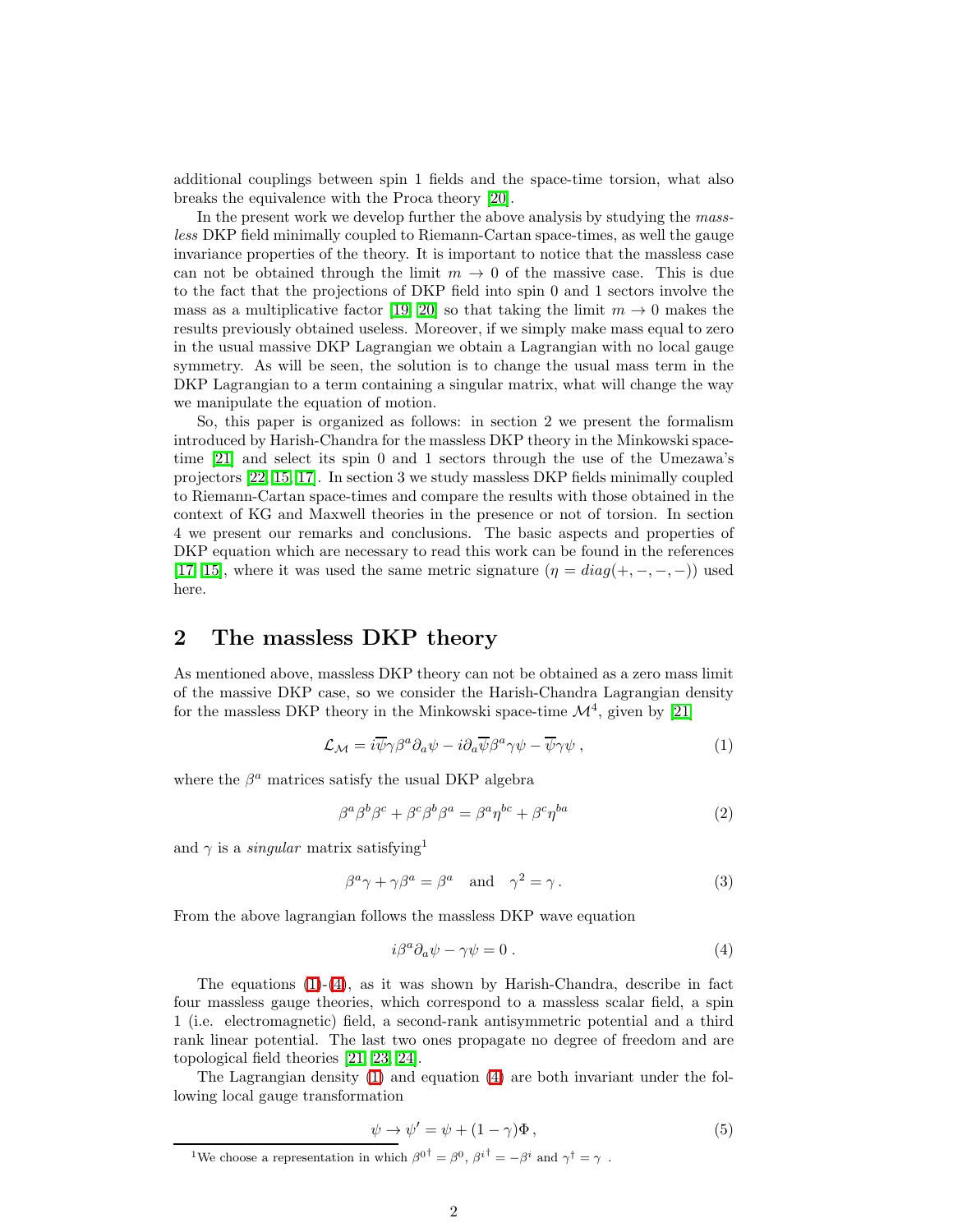where the field  $\Phi$  is assumed to satisfy the condition

<span id="page-2-0"></span>
$$
i \beta^a \partial_a (1 - \gamma) \Phi = 0. \tag{6}
$$

This condition, when projected to the spin 0 and 1 sectors reproduce, respectively, the global and local  $U(1)$  gauge symmetry of the massless Klein–Gordon and electromagnetic fields, as we will show.

### <span id="page-2-5"></span>2.1 Spin 0 sector

To select the spin 0 sector from equation  $(4)$  we use the Umezawa's projectors P and  $P^a$  [\[22,](#page-9-7) 15], remembering that under proper Lorentz transformations  $P\psi$  transforms as a scalar field while  $P^a\psi$  transforms as a vector field. Applying these projectors on equation [\(4\)](#page-1-1), and taking into account that relations [\(3\)](#page-1-2) imply  $\gamma P = P \gamma$  and  $P^a \gamma + \gamma P^a = P^a$ , we obtain the equation of motion for the massless scalar field  $P\psi$ 

<span id="page-2-2"></span>
$$
\partial_a \partial^a (P \psi) = 0. \tag{7}
$$

<span id="page-2-1"></span>In terms of the scalar field  $P\psi$  the gauge transformation [\(5\)](#page-1-3) reads

<span id="page-2-3"></span>
$$
P\psi' = P\psi + (1 - \gamma)P\Phi , \quad P^a\psi' = P^a\psi + P^a(1 - \gamma)\Phi , \tag{8}
$$

and condition [\(6\)](#page-2-0) becomes

$$
\partial_a P^a (1 - \gamma) \Phi = 0 \quad , \quad \partial^a P (1 - \gamma) \Phi = 0 \,. \tag{9}
$$

Therefore, it can be easily verified that equation [\(7\)](#page-2-1) is invariant under transformation [\(8\)](#page-2-2).

The results above are independent of the representation for the algebra [\(2\)](#page-1-4)-[\(3\)](#page-1-2). Nevertheless, to study the gauge invariance in more details we shall use a specific representation for  $\beta^a$  in which

$$
\gamma = diag(\lambda, 1 - \lambda, 1 - \lambda, 1 - \lambda, 1 - \lambda).
$$
 (10)

In this representation the one-column DKP wave function and its projections are given by (with  $a = 0, 1, 2, 3$ )

$$
\psi = \begin{pmatrix} \varphi \\ \psi^a \end{pmatrix}, \quad P\psi = \begin{pmatrix} \varphi \\ [0]_{4\times 1} \end{pmatrix}, \quad P\gamma\psi = \begin{pmatrix} \lambda\varphi \\ [0]_{4\times 1} \end{pmatrix}, \tag{11}
$$

$$
P^{a}\psi = \begin{pmatrix} \psi^{a} \\ [0]_{4\times 1} \end{pmatrix}, \quad P^{a}\gamma\psi = \begin{pmatrix} (1-\lambda)\psi^{a} \\ [0]_{4\times 1} \end{pmatrix}
$$
 (12)

The condition  $\gamma^2 - \gamma = 0$  will imply for the  $\lambda$  parameter

$$
\lambda^2 - \lambda = 0 \to \lambda = 0, 1. \tag{13}
$$

The value  $\lambda = 1$  corresponds to a topological field, while  $\lambda = 0$  reproduces the massless Klein-Gordon field [\[21\]](#page-9-6), as we shall see in the following. In this representation the explicit relations among the components of the massless spin 0 DKP field are

<span id="page-2-4"></span>
$$
(1 - \lambda)\psi^{a} = i\partial^{a}\varphi ,
$$
  
\n
$$
\lambda\varphi = i\,\partial_{a}\psi^{a} ,
$$
\n(14)

where  $a = 0, 1, 2, 3$ . If the column matrix  $\Phi$  is given by

<span id="page-2-6"></span>
$$
\Phi = (\varphi_{\Phi}, \phi^0, \phi^1, \phi^2, \phi^3)^T \tag{15}
$$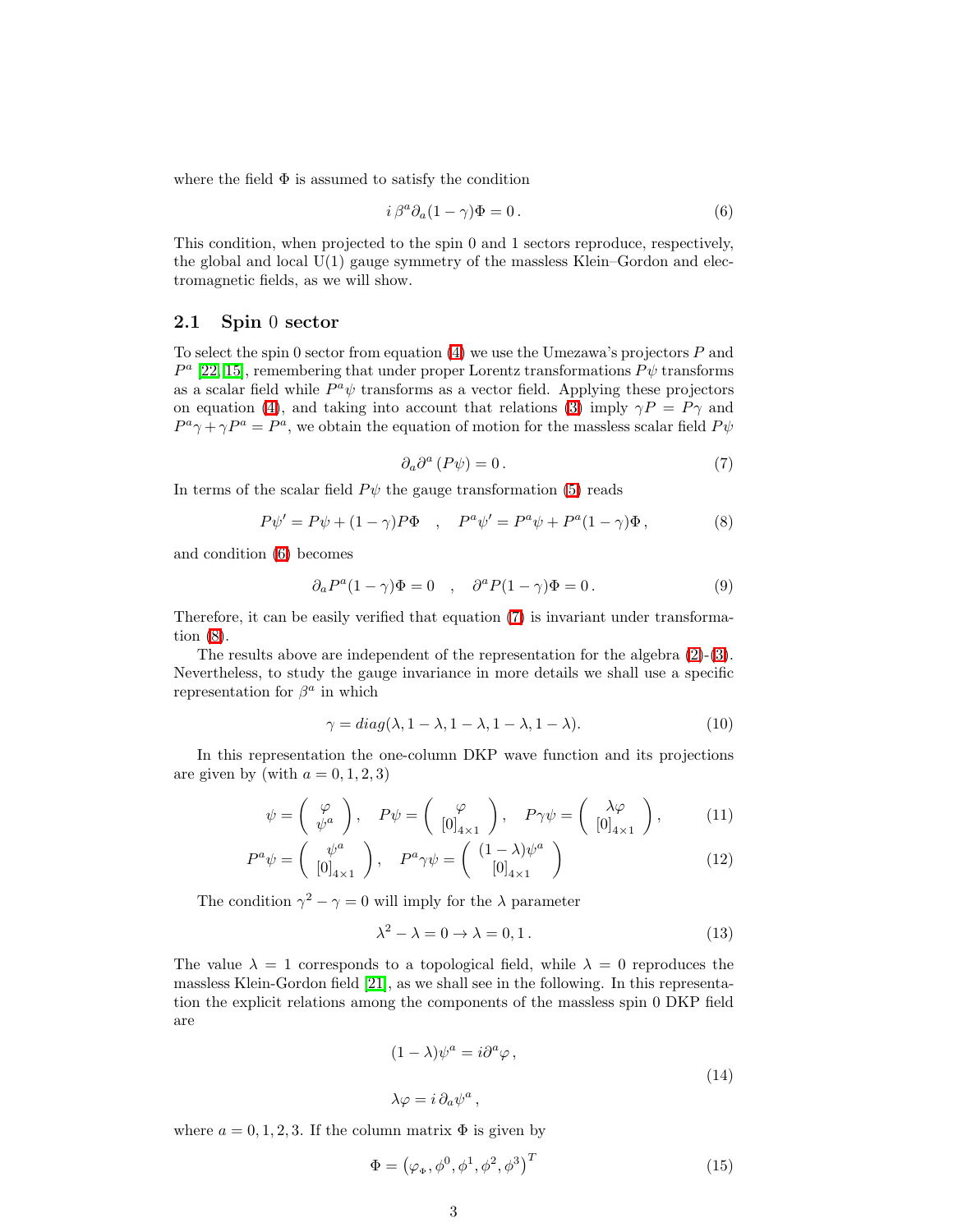the gauge transformation [\(8\)](#page-2-2) for the components of  $\psi$  reads

$$
\varphi' = \varphi + (1 - \lambda)\varphi_{\Phi} ,
$$
  
\n
$$
\psi'^a = \psi^a + \lambda \phi^a ,
$$
\n(16)

while the condition [\(9\)](#page-2-3) gives

$$
\lambda \partial_a \Phi^a = 0 \quad , \quad (1 - \lambda) \partial^a \varphi_{\Phi} = 0 \,. \tag{17}
$$

Using the results of the  $\lambda = 0$  case it can be seen that the DKP Lagrangian density [\(1\)](#page-1-0) reduces to the usual one for the massless Klein-Gordon field

$$
\mathcal{L}_{\mathcal{M}_{s=0}} = \partial^{\mu} \varphi^* \partial_{\mu} \varphi , \qquad (18)
$$

which, together with the equation of motion  $\partial_a \partial^a \varphi = 0$ , is invariant under the gauge transformation  $\varphi' = \varphi + \varphi_{\Phi}$ , with constant  $\varphi_{\Phi}$ .

From equations [\(14\)](#page-2-4) we see that the  $\lambda = 1$  case corresponds to a constant field  $\varphi$  (thus propagating no degree of freedom). This is a topological field which will not be considered here.

## <span id="page-3-3"></span>2.2 Spin 1 sector

To select the spin 1 sector we use the projectors  $R^a$  and  $R^{ab}$ , such that under proper Lorentz transformations  $R^a \psi$  and  $R^{ab} \psi$  transform, respectively, as a vector and a second rank tensor field [\[22,](#page-9-7) 15]. Again, applying these projectors on [\(4\)](#page-1-1) and taking into account that, due to relations [\(3\)](#page-1-2), we have  $\gamma R^a = R^a \gamma$  and  $R^{ab}\gamma + \gamma R^{ab} = R^{ab}$ we obtain the equation for the massless vector field  $R^a\psi$ 

<span id="page-3-2"></span><span id="page-3-1"></span><span id="page-3-0"></span>
$$
\partial_b \left[ \partial^a (R^b \psi) - \partial^b (R^a \psi) \right] = 0. \tag{19}
$$

The gauge transformation [\(5\)](#page-1-3) and the condition [\(6\)](#page-2-0) yield

$$
R^{a}\psi' = R^{a}\psi + R^{a}(1-\gamma)\Phi \quad , \quad R^{ab}\psi' = R^{ab}\psi + R^{ab}(1-\gamma)\Phi, \tag{20}
$$

$$
\partial_b R^{ab} (1 - \gamma) \Phi = 0 \quad , \quad \partial^a R^b (1 - \gamma) \Phi - \partial^b R^a (1 - \gamma) \Phi = 0, \tag{21}
$$

and the invariance of  $(19)$  under the gauge transformation  $(20)-(21)$  $(20)-(21)$  can be promptly verified .

Again we shall study the gauge transformation by considering a specific spin 1 representation for  $\beta^a$  such that

$$
\gamma = diag(\lambda, \lambda, \lambda, \lambda, 1 - \lambda, 1 - \lambda, 1 - \lambda, 1 - \lambda, 1 - \lambda, 1 - \lambda),
$$
\n(22)

and the condition  $\gamma^2 - \gamma = 0$  once more implies that for the  $\lambda$  parameter we have

$$
\lambda^2 - \lambda = 0 \to \lambda = 0, 1. \tag{23}
$$

In this representation the wave function  $\psi$  and its projections are given by

$$
\psi = \begin{pmatrix} [\psi^a]_{4x1} \\ [\psi^{ab}]_{6x1} \end{pmatrix} , R^a \psi = \begin{pmatrix} \psi^a \\ [0]_{9x1} \end{pmatrix} , R^a \gamma \psi = \begin{pmatrix} \lambda \psi^a \\ [0]_{9x1} \end{pmatrix} (24)
$$

$$
R^{ab}\psi = \begin{pmatrix} \psi^{ab} \\ [0]_{9x1} \end{pmatrix} , R^{ab}\gamma\psi = \begin{pmatrix} (1-\lambda)\psi^{ab} \\ [0]_{9x1} \end{pmatrix} , a = 0, 1, 2, 3. \qquad (25)
$$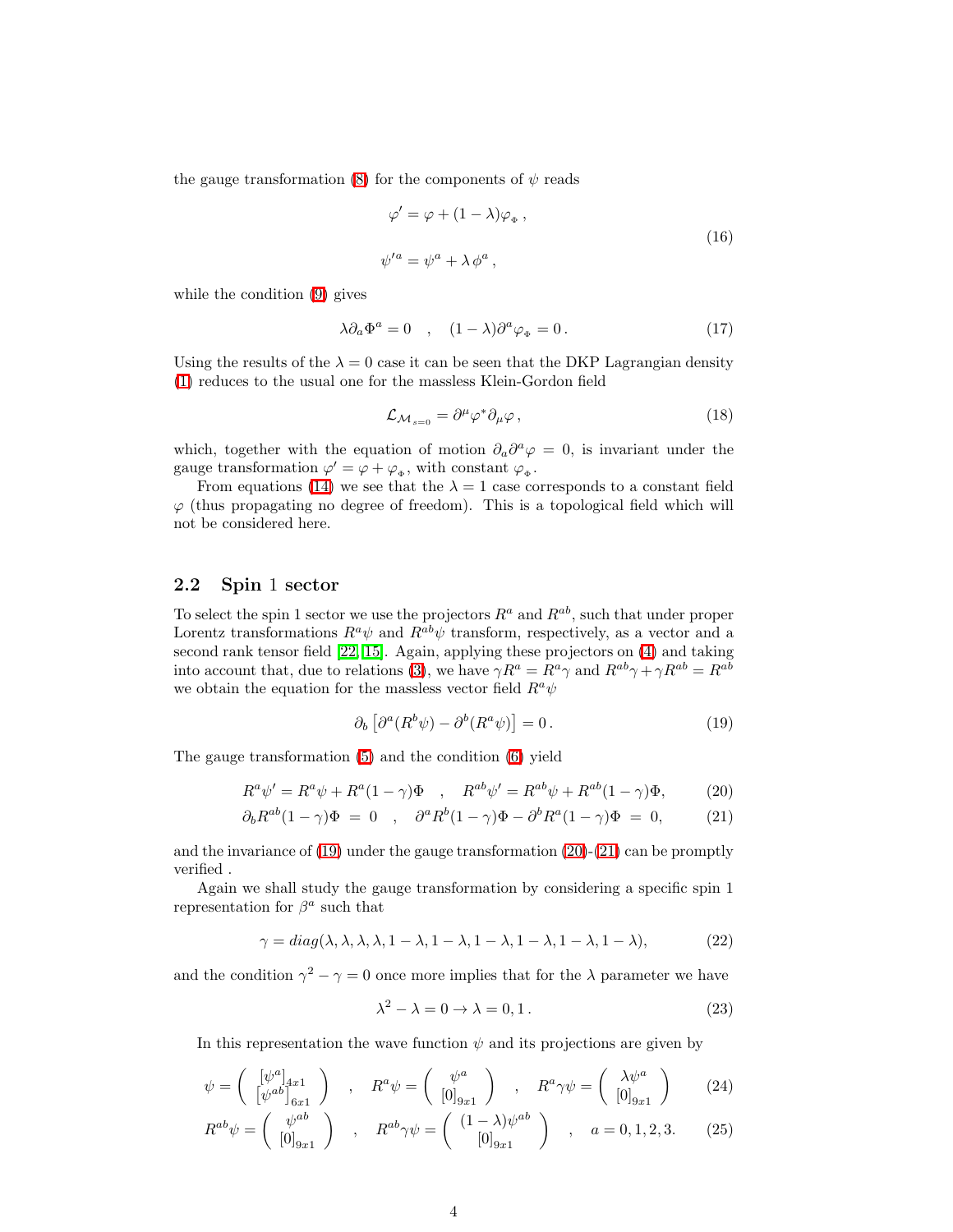As it will be clear below, these choices of  $\lambda = 0$  correspond to the Maxwell's equations and  $\lambda = 1$  to a topological field [\[21\]](#page-9-6). The relations among the  $\psi$  field components now are

$$
\lambda \psi^a = i \partial_b \psi^{ab} ,
$$
  
\n
$$
i (1 - \lambda) \psi^{ab} = \partial^a \psi^b - \partial^b \psi^a .
$$
\n(26)

If the matrix  $\Phi$  is now written as

<span id="page-4-0"></span>
$$
\Phi = \left(\begin{array}{c} [\phi^a]_{4 \times 1} \\ [\phi^{ab}]_{6 \times 1} \end{array}\right) \tag{27}
$$

the gauge transformation [\(20\)](#page-3-1) becomes

<span id="page-4-1"></span>
$$
\psi'^a = \psi^a + (1 - \lambda)\phi^a \quad , \quad \psi'^{ab} = \psi^{ab} + \lambda\phi^{ab} \,, \tag{28}
$$

<span id="page-4-2"></span>while [\(21\)](#page-3-2) gives

$$
\lambda \partial_b \phi^{ab} = 0 \quad , \quad (1 - \lambda) \left( \partial^a \phi^b - \partial^b \phi^a \right) = 0 \,. \tag{29}
$$

From [\(26\)](#page-4-0) we see that the  $\lambda = 1$  case corresponds to a topological field propagating no degree of freedom, which will not be considered here. On the other hand, the  $\lambda = 0$  case corresponds to the Maxwell electromagnetic field, what can be promptly realized from [\(26\)](#page-4-0) by setting

$$
\psi^a = \frac{1}{\sqrt{2}} A^a \,. \tag{30}
$$

The gauge transformation [\(28](#page-4-1)[-29\)](#page-4-2) now reads

$$
A'^a = A^a + \phi^a \quad , \quad \phi^a = \partial^a \Lambda(x) \,, \tag{31}
$$

where  $\Lambda(x)$  is some arbitrary function of space-time coordinates. This is the usual  $U(1)$  gauge invariance.

Finally, taking the explicit form of  $\psi$  into the DKP Lagrangian density [\(1\)](#page-1-0) results in the Maxwell's one,

$$
\mathcal{L}_{\mathcal{M}_{s=1}} = -\frac{1}{4} F_{ab} F^{ab},\tag{32}
$$

$$
F_{ab} = \partial_a A_b - \partial_b A_a \,. \tag{33}
$$

# 3 Transition to Riemann-Cartan space-times

We can do the transition from the Minkowski space-time,  $\mathcal{M}^4$ , to the Riemann-Cartan one,  $\mathcal{U}^4$ , through the formalism of *tetrads* and applying the standard form of the minimal coupling procedure<sup>2</sup> . From now on the Latin space-time indexes  $a, b, \dots$  will refer to the Minkowski space-time  $\mathcal{M}^4(x)$ , which now is tangent to the Riemann-Cartan space-time  $\mathcal{U}^4$  at the point x, whose coordinates will be labeled by the Greek letters.

The minimally coupled massless DKP lagrangian becomes

<span id="page-4-3"></span>
$$
\mathcal{L}_{\mathcal{U}} = \sqrt{-g} \left[ i \overline{\psi} \gamma \beta^{\mu} \nabla_{\mu} \psi - i \nabla_{\mu} \overline{\psi} \beta^{\mu} \gamma \psi - \overline{\psi} \gamma \psi \right] , \qquad (34)
$$

<sup>2</sup>By minimal coupling we mean the change from usual derivatives to covariant ones as stated in [\[25,](#page-9-10) [26,](#page-9-11) [27\]](#page-9-12). This is usually referred as the "comma to semicolon" rule.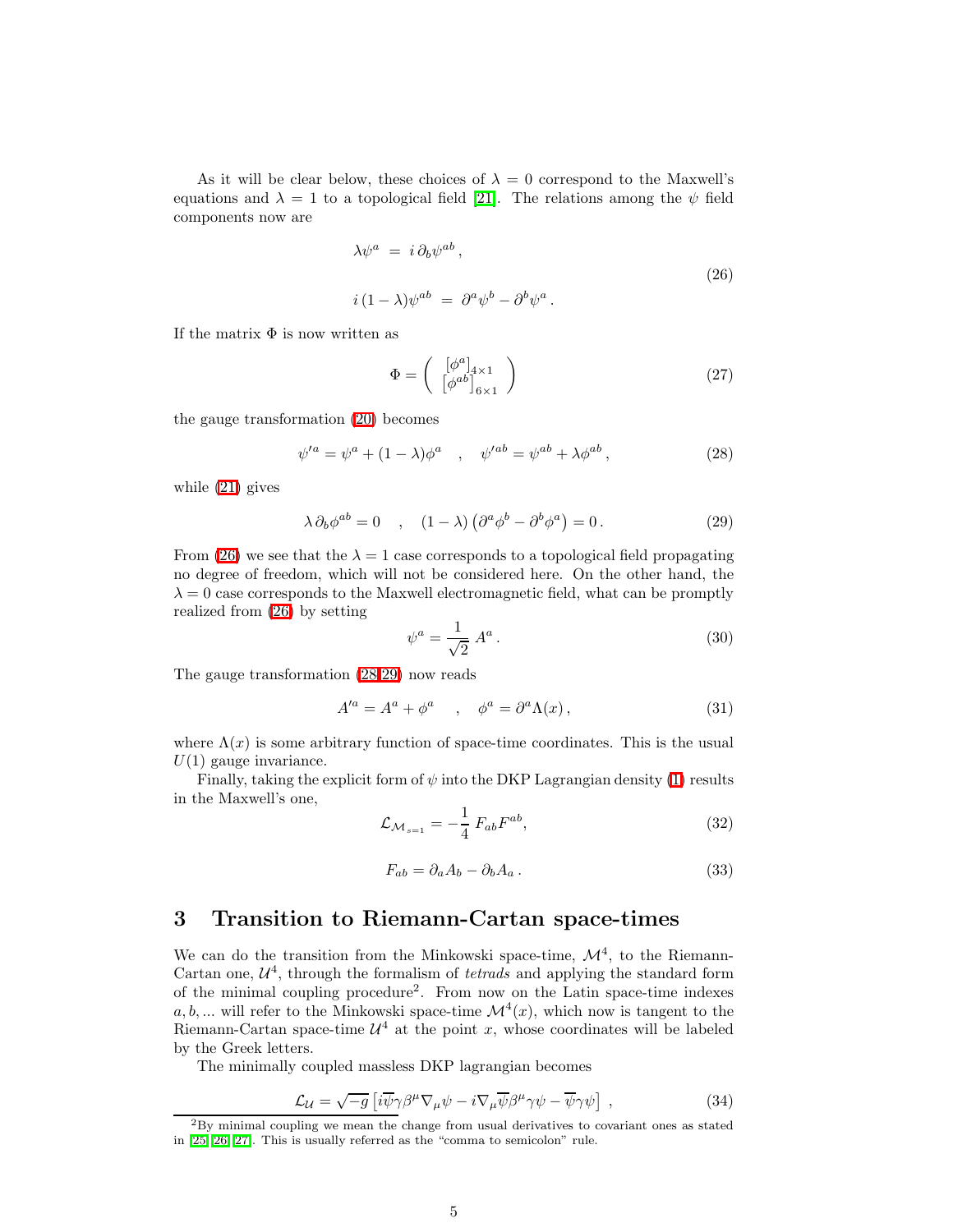where g is the determinant of the Riemann-Cartan metric tensor  $g^{\mu\nu}$  and the matrices  $\beta^{\mu} = \beta^{\mu}(x)$  are defined through contraction with the tetrad (or *vierbein*) fields  $e^{\mu}{}_{a}(x)$ , i.e.,  $\beta^{\mu} = e^{\mu}{}_{a}\beta^{a}$ . These matrices satisfy the generalized DKP algebra<sup>3</sup>

$$
\beta^{\mu}\beta^{\nu}\beta^{\alpha} + \beta^{\alpha}\beta^{\nu}\beta^{\mu} = \beta^{\mu}g^{\nu\alpha} + \beta^{\alpha}g^{\nu\mu}, \qquad (35)
$$

$$
\beta^{\mu}\gamma + \gamma\beta^{\mu} = \beta^{\mu} \quad \text{and} \quad \gamma^{2} = \gamma. \tag{36}
$$

In the above lagrangian  $\nabla$  is the Einstein-Cartan covariant derivative associated with a connection  $\Gamma_{\mu\nu}^{\,\,\,\,\alpha}$ , whose antisymmetric part defines the *torsion tensor*  $Q_{\mu\nu}^{\,\,\,\,\alpha}$ , i.e.,

$$
Q_{\mu\nu}^{\quad \alpha} = \frac{1}{2} \left( \Gamma_{\mu\nu}^{\quad \alpha} - \Gamma_{\nu\mu}^{\quad \alpha} \right) .
$$

The *contorsion* tensor  $K_{\mu\nu}^{\alpha}$  is defined as

$$
K_{\mu\nu}^{\ \alpha} = \Gamma_{\mu\nu}^{\ \alpha} - \Gamma_{\mu\nu}^{\ \alpha} = -Q_{\mu\nu}^{\ \alpha} + Q_{\mu\ \nu}^{\ \alpha} + Q_{\nu\ \mu}^{\ \alpha} ,
$$

where  $\overline{\Gamma}$ α  $\mu\nu$  are the Christoffel symbols, or the Riemannian part of the connection  $\Gamma_{\mu\nu}^{\,\,\,\,\alpha}$ . The covariant derivatives of DKP field are given by

$$
\nabla_{\mu}\psi = \partial_{\mu}\psi + \frac{1}{2}\omega_{\mu ab}S^{ab}\psi \quad , \quad \nabla_{\mu}\overline{\psi} = \partial_{\mu}\psi - \frac{1}{2}\omega_{\mu ab}\overline{\psi}S^{ab} \,,
$$

<span id="page-5-0"></span>where  $S^{ab} = [\beta^a, \beta^b]$  and  $\omega_{\mu ab}$  is the spin connection [19]. In the Einstein-Cartan theory the spin connection can be written in terms of the affine connection and the tetrad field as [\[25\]](#page-9-10)

$$
\omega_{\mu}{}^{ab} = \gamma_{\mu}{}^{ab} - K_{\mu}{}^{ba},\tag{37}
$$

where the term  $\gamma_{\mu}{}^{ab}$  in [\(37\)](#page-5-0) is referred to as the *riemannian part* of the spin connection.<sup>4</sup>

From the Lagrangian density [\(34\)](#page-4-3) we obtain the generalized massless DKP equation in a Riemann-Cartan space-time

$$
i\,\beta^{\mu}\nabla_{\mu}\psi + i\,K_{\mu\nu}{}^{\mu}\beta^{\nu}\gamma\psi - \gamma\psi = 0\,.
$$

Similarly to what happens with the massive DKP and Dirac fields, the minimal coupling procedure on the massless lagrangian density leads to a non-minimally coupled equation of motion [\[25,](#page-9-10) 19]. This equation is invariant under the gauge transformation [\(5\)](#page-1-3) if, and only if,  $\Phi$  satisfies

<span id="page-5-1"></span>
$$
\beta^{\mu}\nabla_{\mu}(1-\gamma)\Phi = \gamma\beta^{\mu}\nabla_{\mu}\Phi = 0, \qquad (38)
$$

which will be assumed from now on. This condition is nothing more than a generalization of condition [\(6\)](#page-2-0).

$$
\gamma_{\mu}{}^{ab}=-\gamma_{\mu}{}^{ba}=e_{\mu i}\left(C^{abi}-C^{bia}-C^{i ab}\right)\,,
$$

where  $C^{abi}$  are the Ricci rotation coefficients

$$
C_{ab}{}^i = e^{\mu}{}_a(x) e^{\nu}{}_b(x) \partial_{[\mu} e_{\nu]}{}^i.
$$

The brackets in this expression denote symmetrization of the enclosed indexes.

<sup>&</sup>lt;sup>3</sup>We denote by  $\eta^{ab}$  the (constant) metric tensor of  $\mathcal{M}^4(x)$ .

<sup>4</sup>This term is given by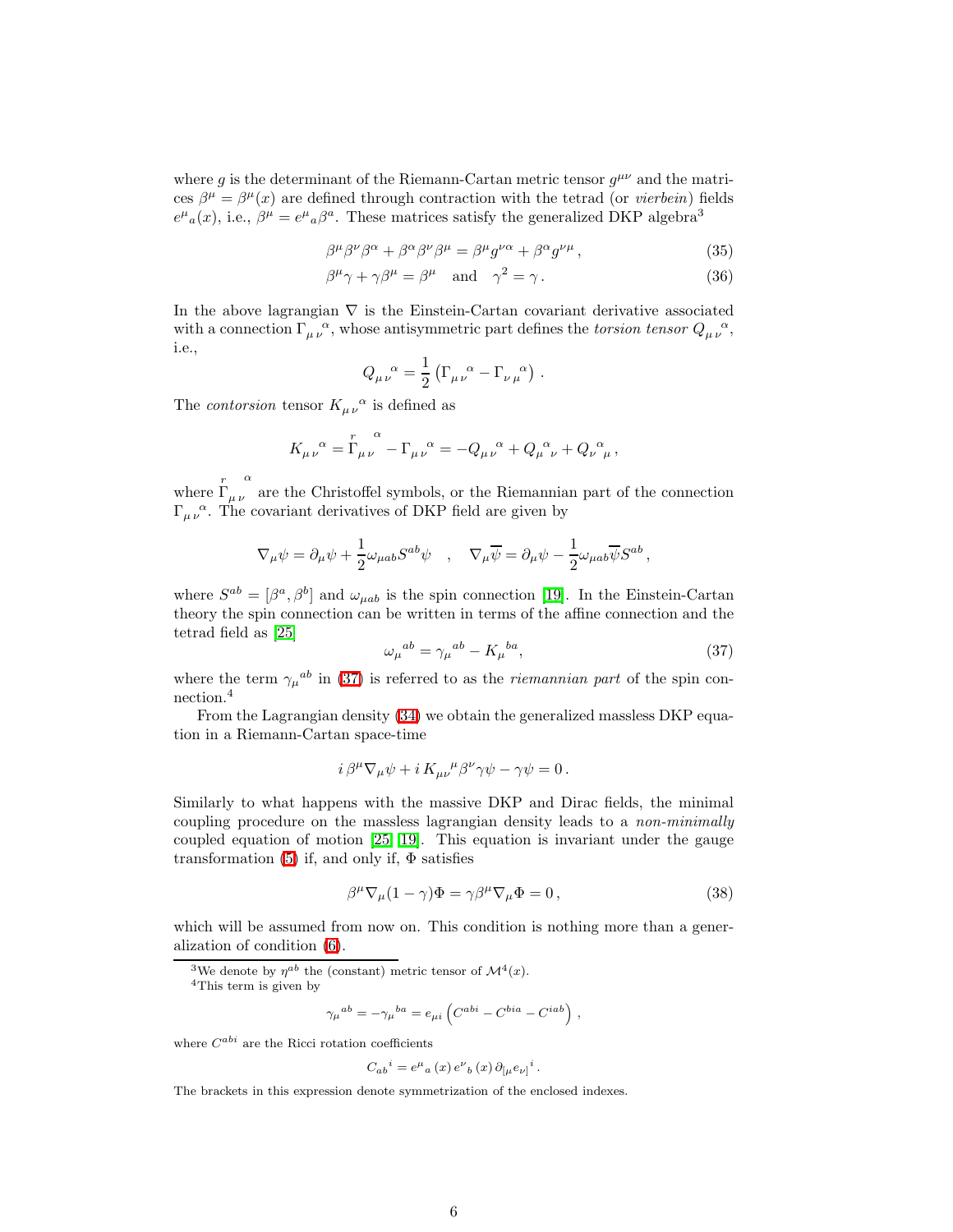## 3.1 Spin 0 sector

The Riemann-Cartan spin 0 projectors P and  $P^{\mu} (= e^{\mu}{}_{a}P^{a})$  are such that  $P\psi$  and  $P^{\mu}\psi$  transform, respectively, as a scalar and a vector in the Riemann-Cartan spacetime [19]. Following the same procedure done in the Minkowski case we obtain the equation of motion for the field  $P\psi$  in a Riemann-Cartan space-time

<span id="page-6-1"></span><span id="page-6-0"></span>
$$
\left(\nabla_{\mu} + K_{\alpha \mu}^{\ \alpha}\right)(\nabla^{\mu} + K_{\beta}^{\ \mu \beta} \gamma)(P\psi) = 0, \qquad (39)
$$

as well as the gauge transformation

$$
P\psi' = P\psi + P(1 - \gamma)\Phi \quad , \quad P^{\mu}\psi' = P^{\mu}\psi + P^{\mu}(1 - \gamma)\Phi \,. \tag{40}
$$

It is straightforward to verify that equation [\(39\)](#page-6-0) is invariant under the above gauge transformation.

We turn to the specific representation mentioned in the previous section [2.1,](#page-2-5) and restrict our attention to the  $\lambda = 0$  case only, which in the Minkowski space-time represents the usual massless Klein-Gordon field. Here the relations among the  $\psi$ components are

$$
\psi^{\mu} = i \nabla^{\mu} \varphi = i \partial^{\mu} \varphi ,
$$

such that equation [\(39\)](#page-6-0) now reads

$$
\left(\nabla_\mu+K_{\alpha\,\mu}^{\quad \alpha}\right)\partial^\mu\varphi=\overset{r}{\nabla}_\mu\partial^\mu\,\varphi=0\,.
$$

Thus, contrary to what happens in the massive case [19], we conclude that the spin 0 sector of the massless DKP field does not interact with the space-time torsion. With  $\Phi$  given by [\(15\)](#page-2-6) the gauge transformation [\(40\)](#page-6-1) now reads

$$
\varphi' = \varphi + \varphi_{\Phi} \quad , \quad \psi'^{\mu} = \psi^{\mu} \, ,
$$

while condition [\(38\)](#page-5-1) becomes  $\nabla_{\mu}\varphi_{\Phi} = \partial_{\mu}\varphi_{\Phi} = 0$ , i.e.,  $\varphi_{\Phi}$  must be a constant.

Finally, in this representation the lagrangian density for the spin 0 sector of the massless DKP field in Riemann-Cartan space-time reduces to the usual one obtained from the Minkowski Klein-Gordon lagrangian density, i.e.,

<span id="page-6-2"></span>
$$
\mathcal{L}_{\mathcal{RC}_{s=0}} = \sqrt{-g} \; \partial^{\mu} \varphi^* \partial_{\mu} \varphi \,. \tag{41}
$$

### 3.2 Spin 1 sector

The Riemann-Cartan spin 1 projectors  $R^{\mu}$ (=  $e^{\mu}{}_{a}R^{a}$ ) and  $R^{\mu\nu}$ (=  $e^{\mu}{}_{a}e^{\nu}{}_{b}R^{ab}$ ) are such that  $R^{\mu\nu}\psi$  and  $R^{\mu\nu}\psi$  transform respectively as a vector and a second rank tensor in the Riemann-Cartan space-time [\[20\]](#page-9-5). Following the same steps of the previous sections we obtain the equation of motion for the field  $R^{\mu}\psi$ 

<span id="page-6-3"></span>
$$
(\nabla_{\beta} + K_{\sigma\beta}^{\ \sigma})(\nabla_{\alpha} + K_{\sigma\alpha}^{\ \sigma}\gamma)T^{\alpha\beta\mu} = 0, \qquad (42)
$$

where  $T^{\alpha\beta\mu} = g^{\alpha\beta}(R^{\mu}\psi) - g^{\alpha\mu}(R^{\beta}\psi)$ , and the gauge transformation

$$
R^{\mu}\psi = R^{\mu}\psi + R^{\mu}(1-\gamma)\Phi \quad , \quad R^{\mu\nu}\psi' = R^{\mu\nu}\psi + R^{\mu\nu}(1-\gamma)\Phi \,, \tag{43}
$$

together with the conditions

<span id="page-6-4"></span>
$$
\nabla_{\nu} R^{\mu\nu} (1 - \gamma) \Phi = 0,
$$
  

$$
\nabla^{\mu} R^{\nu} (1 - \gamma) \Phi - \nabla^{\nu} R^{\mu} (1 - \gamma) \Phi = 0.
$$
 (44)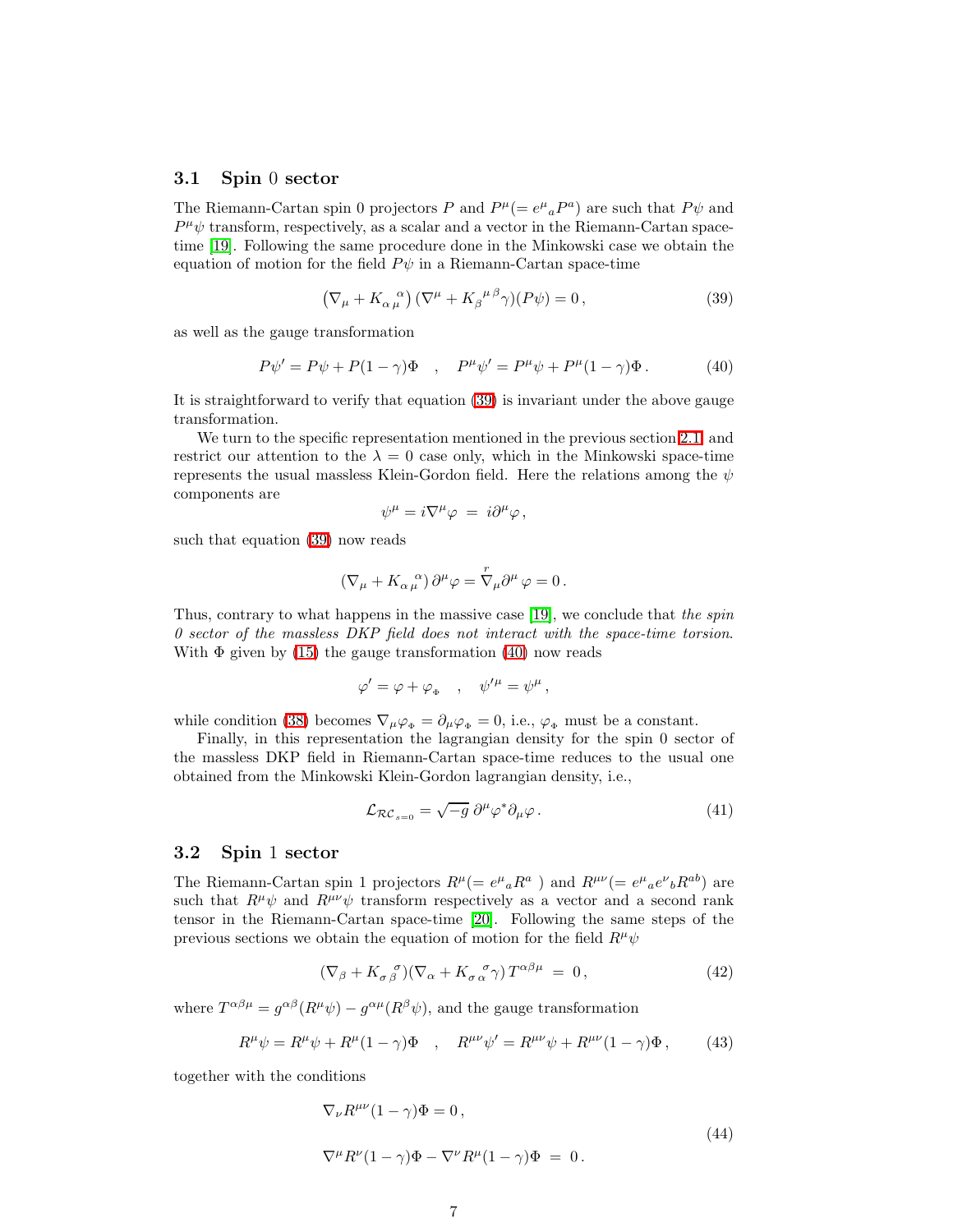Again it is straightforward to show that equation [\(42\)](#page-6-2) is invariant under the above gauge transformation.

Working with an explicit representation, as in section [2.2,](#page-3-3) and setting  $\lambda = 0$ , which in the Minkowski space-time results in the electromagnetic field, we get the following relations among  $\psi$  components

$$
i \psi^{\mu\nu} = \nabla^{\mu} \psi^{\nu} - \nabla^{\nu} \psi^{\mu},
$$
  

$$
(\nabla_{\nu} + K_{\sigma \nu}{}^{\sigma}) \psi^{\mu\nu} = 0,
$$
 (45)

which leads to the equation of motion for the spin 1 sector of the massless DKP field in a Riemann-Cartan space-time

$$
\left(\nabla_{\nu} + K_{\sigma \nu}^{\ \sigma}\right)\left(\nabla^{\mu}\psi^{\nu} - \nabla^{\nu}\psi^{\mu}\right) = 0.
$$

The gauge transformation [\(43\)](#page-6-3) now reads

$$
\psi^{\prime \mu} = \psi^{\mu} + \Phi^{\mu} \quad , \quad \psi^{\prime \mu \nu} = \psi^{\mu \nu}
$$

and the condition [\(44\)](#page-6-4) becomes

$$
\nabla^{\mu}\Phi^{\nu}-\nabla^{\nu}\Phi^{\mu}=0\,,
$$

<span id="page-7-0"></span>or, explicitly,

$$
\partial_{\mu}\Phi_{\nu} - \partial_{\nu}\Phi_{\mu} - 2Q_{\mu\nu}^{\ \alpha}\Phi_{\alpha} = 0. \tag{46}
$$

If  $Q_{\mu\nu}^{\alpha} \equiv 0$  (an identically vanishing torsion) the gauge transformation above reduces to the usual  $U(1)$  gauge transformation of the electromagnetic field, i.e.,

$$
\Phi_{\mu} = \partial_{\mu} \Lambda \,,
$$

where  $\Lambda$  is an arbitrary function of the space-time coordinates. If this is not so, the condition [\(46\)](#page-7-0), in general, breaks the usual  $U(1)$  local gauge invariance (by the way, the *global* one is still preserved). On the other hand, we can find classes of solutions of [\(46\)](#page-7-0), in terms of torsion, which preserve the local gauge symmetry.

With these results, the spin 1 sector of the massless DKP lagrangian density in Riemann-Cartan space-time becomes

$$
\mathcal{L}_{\mathcal{RC}_{s=1}} = \sqrt{-g} \left( -\frac{1}{4} F_{\mu\nu} F^{\mu\nu} + F_{\mu\nu} Q^{\mu\nu}_{\quad \sigma} A^{\sigma} - Q_{\mu\nu}^{\ \ \rho} Q^{\mu\nu}_{\quad \sigma} A_{\rho} A^{\sigma} \right) ,
$$

where

$$
F_{\mu\nu} = \partial_{\mu}A_{\nu} - \partial_{\nu}A_{\mu} ,
$$

with  $A^{\mu} = \sqrt{2}\psi^{\mu}$  being a real vector field. Clearly, the terms breaking the  $U(1)$ local gauge invariance are those which couple the torsion to the massless spin 1 field.

## 4 Remarks and Conclusions

In this work we considered the massless version of DKP theory obtained from an explicitly gauge invariant lagrangian density. We generalized the theory from Minkowski to Riemann-Cartan space-times through the tetrad formalism and applying the minimal coupling procedure in its standard form, i.e., using the "comma to semicolon rule". Through the use of Umezawa's projectors we analyzed the question of the gauge invariance, both in the spin 0 and spin 1 sectors of the theory.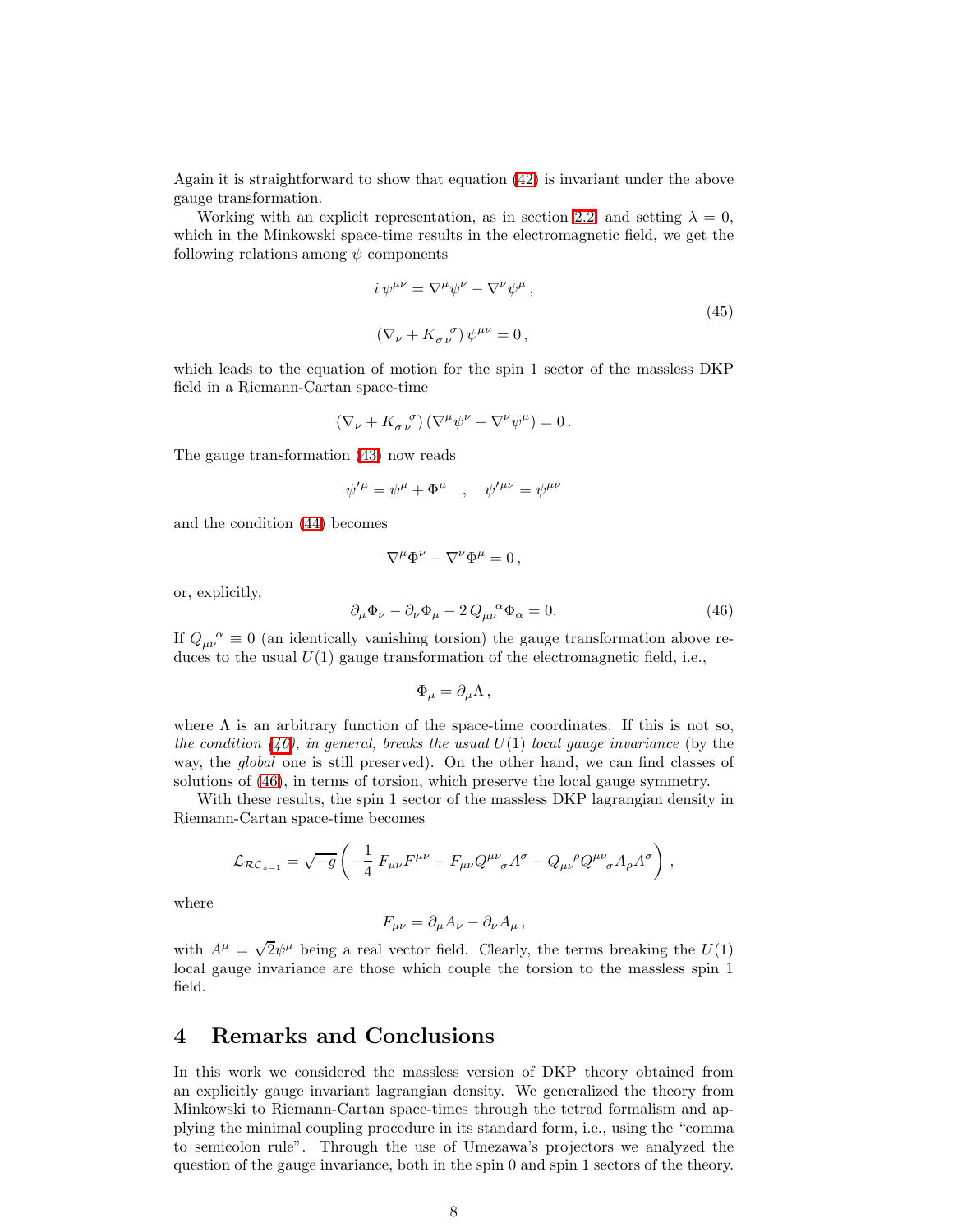We found that in the spin 0 sector the usual global gauge invariance is preserved in the transition to Riemann-Cartan space-times (which includes the Riemannian space-time of general relativity). Moreover, and differently to what was observed in the massive case [19], we found that the massless spin 0 DKP field does not couple with the space-time torsion. Summarizing, the spin  $\theta$  sector of this massless DKP theory is completely equivalent to the Klein-Gordon one.

On the other hand, the spin 1 sector of the theory is invariant under  $U(1)$  local gauge transformations, both in the Minkowski and in the Riemannian space-times, and in these cases it is completely equivalent to the Maxwell electromagnetic theory. Nevertheless, in Riemann-Cartan space-times with a nonvanishing torsion there is, in general, a breaking of the local  $U(1)$  gauge symmetry; although it can be found torsion solutions which will preserve the local gauge symmetry. These results are similar to those appearing in the context of Maxwell electromagnetic theory in the presence of torsion, to which there are several approaches in the literature. For instance, in reference [\[28\]](#page-9-13) a modified form of the local gauge invariance is presented, in the context of the minimal coupling procedure, which allows interaction of the electromagnetic field with a dynamical torsion. In reference [\[29\]](#page-9-14) a theory is presented in which the torsion interacts with the electromagnetic field without modifying the form of local gauge invariance, but at the cost of introducing a semi-minimal photontorsion coupling, justified on the grounds of physical reasonableness. Alternatively, in reference [\[30\]](#page-9-15), the authors propose a redefinition of the minimal coupling rule, such that the gauge invariance is required from the beginning; and in [\[31\]](#page-9-16) the minimal coupling procedure is abandoned in favor of an axiomatic construction based on conservation laws.

As further developments on the massless case, it seems interesting to study the quantization of spin 1 sector of the massless DKP theory by exploring the local gauge symmetry. There exist the latent possibility of consistent quantization in Riemann-Cartan space-time. Besides that, it seems interesting to study the above subjects in the context of another (nonequivalent) theories for massless DKP fields, as well as the conformal properties of these fields on Riemann-Cartan space-times. These questions are presently under our consideration.

### Acknowledgements

This work was supported by FAPESP/Brazil (R.C., full support grant 01/12611- 7; V.Ya.F., grant 01/12585-6; B.M.P., grant 02/00222-9), RFFI/Russia (V.Ya.F., grant 02-02-16946) and CNPq/Brazil (B.M.P.).

## <span id="page-8-0"></span>References

- [1] G. Petiau, University of Paris thesis (1936). Published in Acad. Roy. de Belg., Classe Sci., Mem in  $8^{\circ}$  16, No. 2 (1936).
- <span id="page-8-2"></span><span id="page-8-1"></span>[2] R. J. Duffin, Phys. Rev. 54, 1114 (1938).
- [3] N. Kemmer, Proc. Roy. Soc. A 173, 91 (1939).
- <span id="page-8-3"></span>[4] R. A. Krajcik and M. M. Nieto, Am. J. Phys. 45, 818 (1977).
- <span id="page-8-4"></span>[5] E. Friedman and G. Kalbermann, Phys. Rev. C 34, 2244 (1986).
- [6] B. C. Clark et al, Phys. Rev. Lett. 55, 592 (1985). R. E. Kozack et al Phys. Rev. C 40, 2181 (1989).
- <span id="page-8-5"></span>[7] V. Gribov, Eur. Phys. J. C 10, 71 (1999).